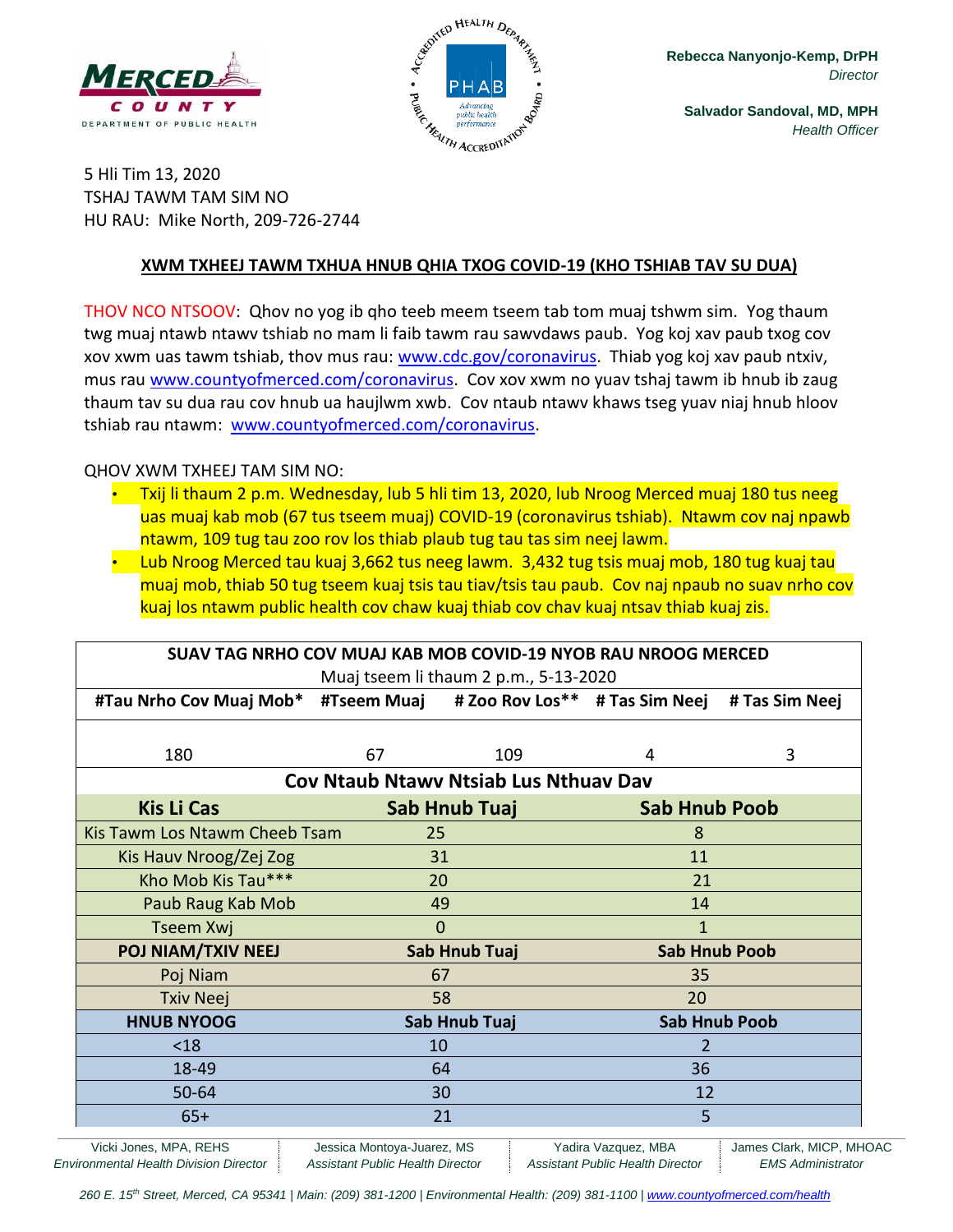Sau qhia:

- 1. \*Qhov hais tias tag nrho cov muaj mob suav nrog tag nrho cov uas tau zoo rov los thiab tag nrho cov uas tau tas sim neej huv si.
- 2. \*\*Zoo rov los txhais tau hais tias nws tsis muaj tsos mob lawm thiab tsis siv tshuaj tau li 72 xooj moos.
- 3. \*\*\*Cov kho mob kis tau, suav nrog cov kis sab nrauv thiab sab hauv nroog huv si.
- 4. Cov zos nyob rau sab hnub tuaj ntawm lub nroog Merced County: Atwater, Ballico, Bear Creek, Calpack, Cressey, Delhi, El Nido, Hilmar, Irwin, Le Grand, Livingston, Merced, Planada, Snelling, Stevinson, Tuttle, thiab Winton.
- 5. Cov zos nyob rau sab hnub poob ntawm lub nroog Merced County: Dos Palos, Gustine, Los Banos, Santa Nella, thiab Volta.



#### Sau Qhia: \*Tsuas yog cov zej zog uas muaj li 5 tug lossis tshaj thiaj qhia tawm ntawm daim ntawv no. Cov naj npawb ntawm daim ntawv no tsuas qhia txog cov uas muaj mob, suav nrho cov tseem muaj mob, cov zoo rov los, thiab cov tas sim neej.

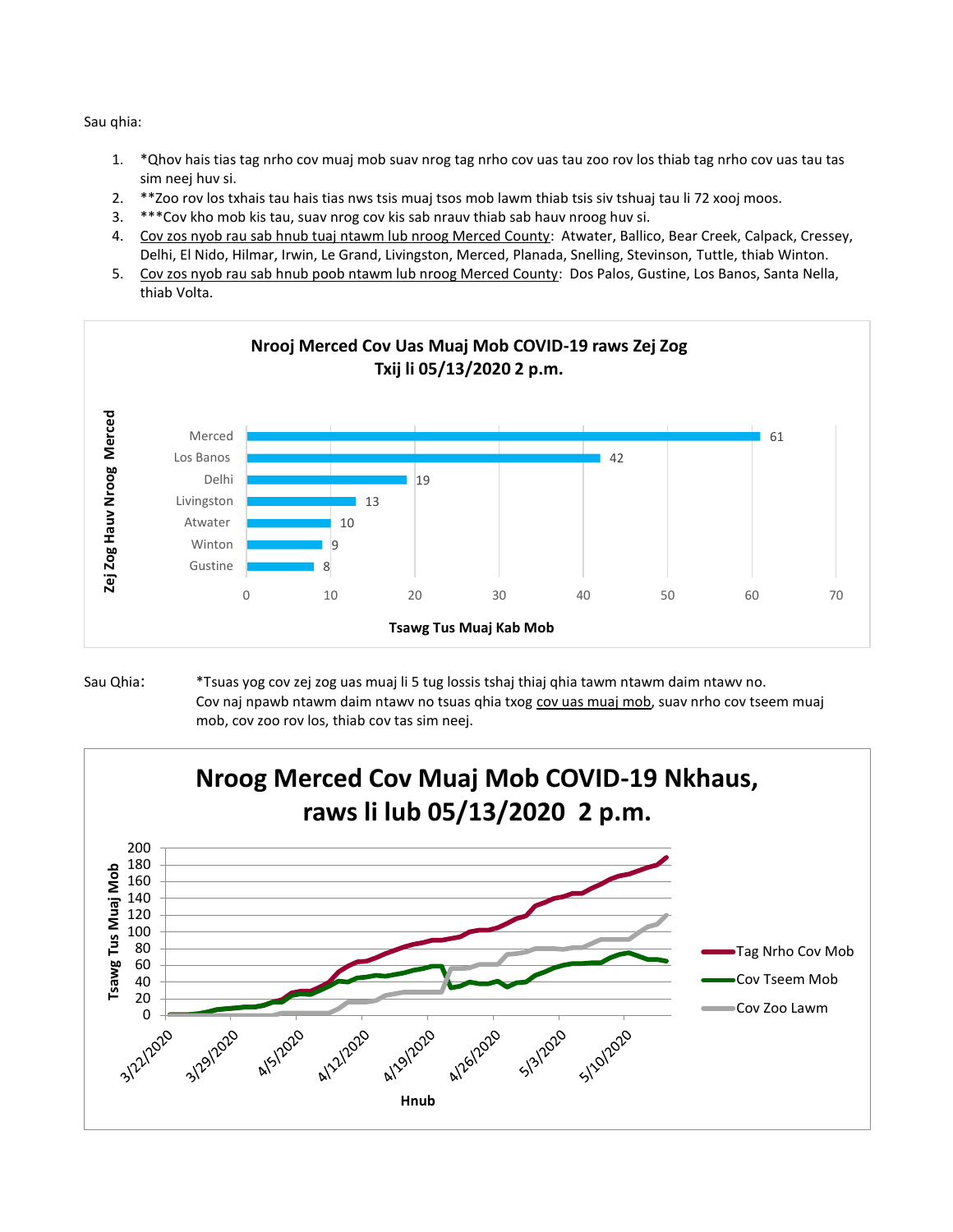- Raws li cov ntaub ntawv uas cov muaj mob no tau hais, cov ua haujlwm nram Public Health mam xwj seb qhov kev pheej hmoob ntawm kis li cas thiab mus nrog cov neeg uas nws tau kis los sis tau nrog ua ke tham.
- Raws li txoj cai, lub Hoom Kas Public Health qhia tsis tau cov neeg no tej ntawb ntawv hais tias tus uas muaj qhov kab mob no yog leej twg.
- Nyob rau lub xeev California, muaj 71,151 tus neeg uas muaj mob, muaj 2,885 tus neeg tau tas sim neej.

### **TEJ YAM HAUJ LWM UA NYUAM QHUAV UA TSIS NTEV NO:**

- Merced County Public Health niaj hnub koom tes nrog cov nom tswv kav teb chaw, kav lub xeev, kav lub nroog thiab kav lub zos tham txog txoj kev tiv thiav rau yav pem suab. Lawv kuj koom tes nrog California Department of Public Health thiab Centers for Disease Control and Prevention saib xyuas txog COVID-19.
- Los mus sib koom tes nrog rau lub Hoob Kas Merced County Office of Emergency Services thiab niaj hnub tham txog xwm txheej ntawm cov Hoob Kas nom tswv hauv lub nroog, tsev kawm ntawv thiaj cov neeg uas ua hauj lwm pab saib xyuas tib neeg txoj kev noj qab nyob zoo hauv peb lub nroog.
- Hnub no, Nroog Merced cov ua haujlwm saib xyuas kev noj qab haus huv tau paub tseeb tias muaj ib tug me nyuam mos tau muaj qhov kab mob COVID-19 nyob rau hauv lus Nroog Merced. Cov Ua Haujlwm Saib Xyuas Kev Noj Qab Haus Huv paub tseeb tias tus me nyuam mos uas muaj 5 hli nyuam qhuav kuaj tau tias nws muaj tus kab mob. Tus me nyuam mos kuj nyob zoo thiab tam sim no nws nyob tom tsev tu/kho tus mob. Qhov mob tshiab no tab tom xwj. Vim txojkev tiv thaiv tus neeg mob tej ntaub ntawv thiab tej ke saib xyuas txog nws tej kev noj qab haus huv, Public Health yuav qhia tsis tau ntaub ntawv ntxiv txog tus neeg no. Cov ua haujlwm hauv Public Health hauv lub Nroog no pom tau tias cov me nyuam yaus uas muaj mob tau nce lawm txij li ob lim tiam dhau los no. Nws muaj li 7 tus me nyuam ua muaj mob uas hnub nyug qes dua 18 xyoo, tam sim no muaj 10 tus uas muaj mob.
- Merced County Department of Public Health tau mus koom nrog cov Board of Supervisors lub rooj sib tham nyob rau hnub Tuesday, 5 hli tim 12 thiab qhia lawv txog tej uas muaj tshiab tawm ntawm COVID-19. Mus saib cov ntaub ntawv tshiab ntawd nyob rau: <https://mercedcountyca.new.swagit.com/videos/61790?ts=384>
- Nag hmo, Merced County Department of Public Health tau paub tseem thiab qhia tias muaj tus neeg tib 4 tau tas sim neej vim yog COVID-19. Tus tau tas sim neej no yog ib tug txiv neej tshaj 65 xyoos uas muaj kev muaj mob thiab nyob huv lub Nroog Merced.
- Ceeb toom txog lus xaiv: Thov ceev faj tias muaj ib daig ntawv cuav thiab lwm yam lub xaiv tau mus ncig hauv social media (facebook/instagram) dag hais tias kev kuaj COVID-19 yog ib qho yuav tsum mus kuaj yog ib leeg tus twg tau txais kev pab cuam CalFresh, MediCal, CalWORKS, etc.), thiab tsis mus kuaj mob yuav tau muab lawv cov kev pab cuam no tshem tawm/muab yuv. Tsab ntawv tau dag hais tias yog leej twg kuaj muaj mob ntawm COVID-19, nws tus tub lossis ntxhais yuav tau raug tshem tawg hauv tsev thiab muab tso rau niam qhuav txiv qhuav zov. Tsab ntawv ncuav uas pib cov lus dag no kuaj muab sau rau ib daig ntawv ua khws li ib daig uas nyob ntawm hoob kas California Department of Social Services daim ntawv tau hau. Nroog Merced thiab Xeev California twb paub tseeb tias tsab ntawv no yog ib tsab cuav xwb. Yog koj pom tsab ntawv no nyob hauv social media, thov tsis txhob quav ntsej. Yog tias koj muaj lus nug txog kev pab cuam pej xeem lossis kev saib xyuas me nyuam yaus,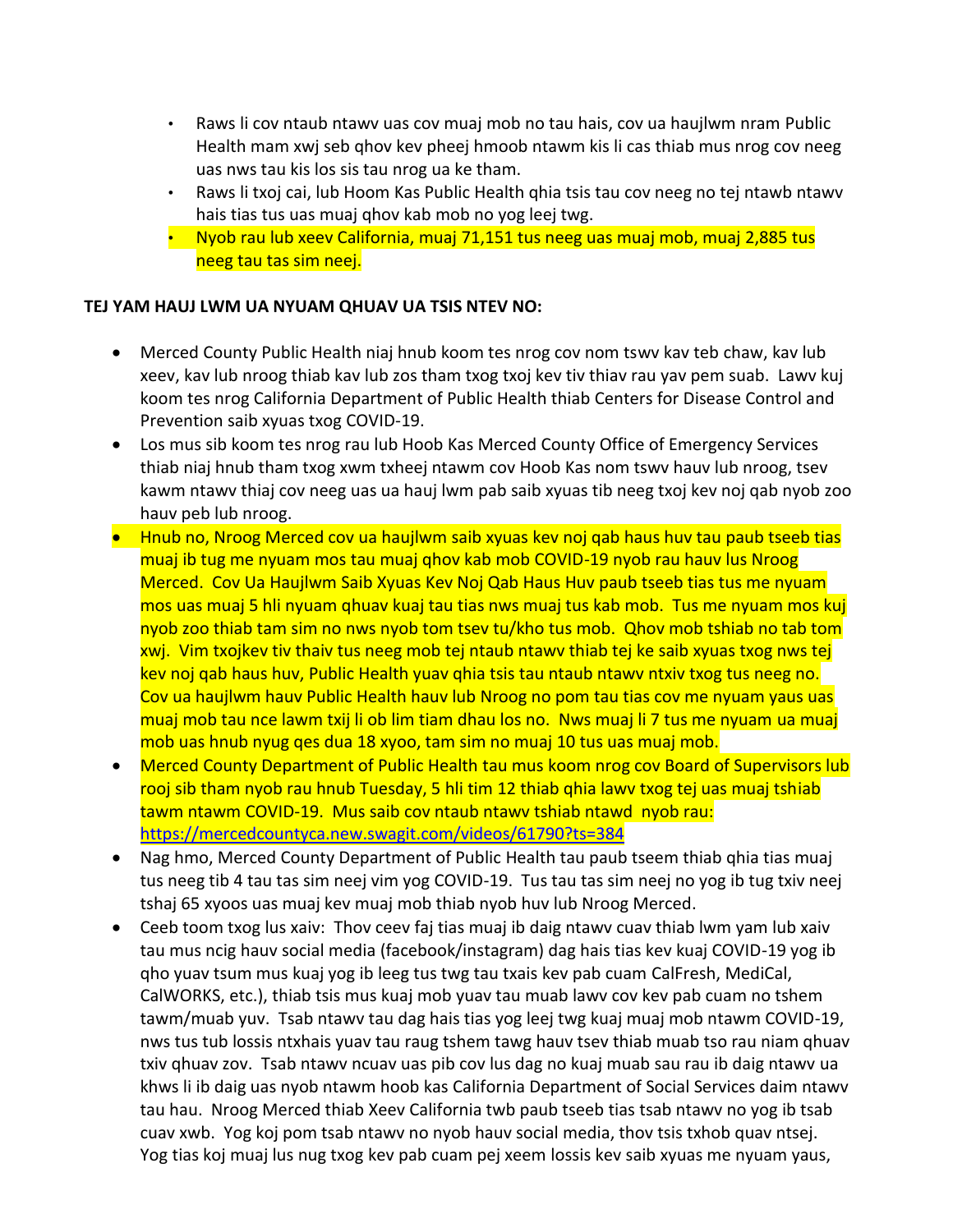thov hu rau Merced County Human Services Agency child welfare txog xov tooj kub ntawm 209-385-3104.

- Lub Hoob Kas Merced County Office of Emergency Services thiab Merced County Department of Public Health los sib koom tes rau hnub tim 13 lub 3 Hli Ntuj los hais tias muaj xwm txheej ceev. Nyob rau hnub 16 lub 3 Hli Ntuj, lawv thiaj li hu ib lub rooj sab laj es cov Board of Supervisors thiaj pom zoo daim ntawv ntawd.
- Nyob rau lub 3 Hli Ntuj Vas Thib 19, tus Tswv Kav Xeev California Gavin Newson tau hais tawm rau nws daim ntawv N-33-20, thov kom sawvdaws nyob twj ywm hauv tsev. Nyob rau hnub vas thib 20 lub 3 Hli Ntuj, Merced County's Health Officer kuj tau pom zoo thiab xa daim ntawv tawm kom cov pej xeem nyob rau lub nroog nyob twj ywm hauv tsev tsuas yog tawm mus uas hauj lwm los sis muaj yuav khoom tseem ceeb xwb.
- Lub Hoob Kas Merced County Public Health Department Operations Center twb qheb thaum lub Ib Hli Ntuj Vas Thib 27 Xyoo 2020 (108 hnub) los mus npaj tos txog rau COVID-19 uas nyob ib ncig ntawm peb lub zos thaib lub nroog. Lub Merced County Emergency Operations Center thiab Human Services Agency Department Operations Center los yeej ua haujlwm tam sim no thiaj.

# **LUS TSHAJ TSHIAB TXOG KEV KUAJ COVID-19:**

- Txojkev kuaj COVID-19 muaj tag nrho rau cov pej xeem nyob hauv Nroog Merced.
	- o Merced County Fairgrounds: 900 Martin Luther King Jr. Way, Merced
	- o 7 a.m. txog 7 p.m. Monday-Friday
	- o Cuv/Sau npe ntawm [www.lhi.care/covidtesting](http://www.lhi.care/covidtesting) los sis hu xov tooj 1-888-634-1123
	- o Vim yuav muaj neeg coob xav kuaj, cov kuaj no muab pauv rau teem sij hawm tuaj kuaj xwb thiaj yuav tsis muaj cov nyob tos ntev ntev. Cov ua cia li tuaj nkag tsis tau teem sij hawm, yuav tsis kuaj.
- Nyob rau hauv txoj kev kho mob rau pej xeem, txhua tus tib neeg uas muaj mob raws li CDC txoj cai raug mob nhyav hauv lub nroog Merced County twb coj mus kuaj tag lawm.
- Public Health tseem nrhiav lwm txoj kev los kom kuaj tau zoo dua rau cov muab kev pab cuam thoob hauv zej zog thiab kom kuaj tau ntau me ntsis hauv lub nroog. Lawv yeej yuav qhia rau peb yog tias kuaj tau cov muaj tus kab mob tawm ntawm qhov twg los (kev saib xyuas noj qab haus huv los sis ntawm cov chaw kuaj ntsav kuaj zis).
- Nyob rau hauv lub 3 hli yuav tas, lub Nroog Merced tau qheb ob lub "mobile specimen collection sites" los mus kuaj cov COVID-19. Thaum pib, yuav muaj ob hnub kuaj rau ib av thiv, ib lub nyob rau sab hnub poob haus lub Nroog, thiab ib lub nyob rau sab hnub tuaj hauv lub Nroog. Ib lub yuav qheb li 4 xooj moos ib hnub. Yog tias muaj khoom kuaj ntxiv thiab tib neeg coob los pab, yuav qheb ntev me ntsis thiab qhev ntau hnub ntxiv.
	- o **LUS CEEB TOOM**: Yog leej twg yuav mus siv cov chaw no, yuav tsum teem sij hawm ua ntej thiab koj yuav tsum muaj ib daim ntawv xa los ntawm tus nais maum thiab pom zoo ua ntej los ntawm Merced County Department of Public Health. Yog tias koj tsis muaj it tug nais maum tiam sis koj muaj cov tsos mob no, hu tau rau 209-381-1180 tuaj sab laj. Leej twg los xib, yog tsis tau tso cai rau mus kuaj ua ntej, tus ntawd peb yuav tsis kuaj. Thaum nej teem sij hawm kuaj tas lawm peb mam li yuav qhia qhov chaw kuaj ntawd rau nej tias nws nyob qhov twg. Yog xav paub ntxiv hu rau 209-381-1180.

## **COVID-19 COV TSOS MOB THIAB COV KEV CEEV FAJ:**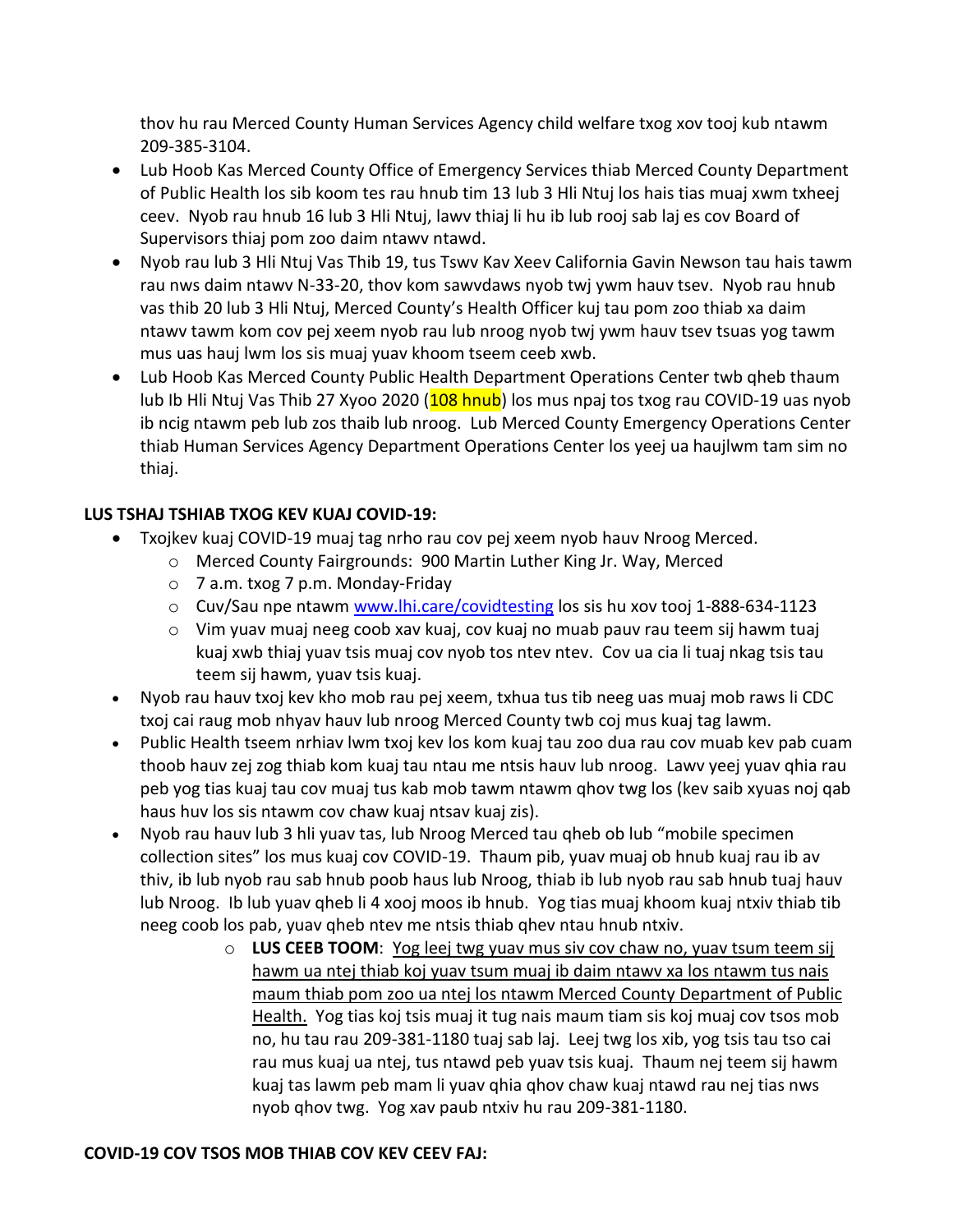- Coronavirus cov tsos mob muaj li: mob sib mus txog rau mob ntsws hnyav, ua npaws, hnoos thiab ua pa nyuaj. Yog tsos mob muaj tshwm tawm, tus neeg mob yuav tsum nyob twj ywm hauv tsev thiab cais nws tus kheej ntawm lwm tus.
- Yog muaj leej twg tau mus cuag nrog ib tug neeg uas tej zaum muaj qhov kab mob COVID-19 thiab cov tsos mob no yuav tsum hu nws to nais maum thiab lub hoob kas saib xyuas txoj kev noj qab nyob zoo sai li sai tau.
- Yuav tsum hu koj tus nais maum ua ntej tso mam mus tom nws lub hoob kas. Tsis txhob hu 911 yog koj xav tias koj muaj COVID-19, tsuas yog koj muaj kev muaj mob hnyav heev thiab yuav tsum tau kev pab.
- Lub sij hawm no yog ib lub sij hawm muaj khaub thuas. Nws muaj ntau yam kev uas koj yuav tiv thaiv tau koj tus keej thiab cov uas nyob ib ncig ntawm koj:
	- o Ntxuav koj ob txhais tes xaum maum nrog suj npus thiab dej li 20 ses nkoos.
	- $\circ$  Tsis txhob kov koj qhov muag, qhov ntswg thiab qhov ncauj yog tias koj tsis tau ntxuav tes.
	- o Tsis txhob nyob ze ze ntawm ib tug neeg uas muaj mob.
	- o Tsis txhob mus ua hauj lwm, mus kawm ntawv los sis mus ze ze ntawm lwm tus neeg yog tias koj muaj tsos mob ib yam li ua npaws los sis hnoos.
	- $\circ$  Yog tias koj txham los sis hnoos, muab ib daig ntawv tshuab ntswg los npog koj qhov ncauj es hnoos los sis txham rau daim ntawv tas ces muab daim ntawv coj mus pov tseg.

### **MUAJ NTAU YAM QHUAB QHIA UAS YUAV PAB TAU KOJ:**

- Yog koj xav tau xov xwm tshiab txog COVID-19 mus sau koj qhov email rau: [www.countyofmerced.com/coronavirus](http://www.countyofmerced.com/coronavirus)
- Merced County Public Health **webpage uas muaj ntaub ntawv** txog COVID-19:
	- o [www.countyofmerced.com/coronavirus](http://www.countyofmerced.com/coronavirus)
- **Yog xav paub ntxiv txog** los ntawm Merced County Public Heath, hu rau:
	- $\circ$  209-381-1180 (Lus Askiv, lus Mev thiab lus Hmoob. Muaj tus tib neeg yuav nrog koj tham thaum 8 moos sawv ntxov mus txog 5 moos tsaus ntuj.)
- Yog muaj lus nug tshwj xeeb txog COVID-19 **email** mus rau Merced County Public Health: o [COVID-19@countyofmerced.com.](mailto:COVID-19@countyofmerced.com)
- Yog xav paub ntxiv txog **CDC cov lus tshaj taum**:
	- o <https://www.cdc.gov/coronavirus/2019-ncov/whats-new-all.html>
- Yog xav paub txog **kev pab hauv tsev los sis rau yus tsev neeg** los ntawm CDC:
	- o <https://www.cdc.gov/coronavirus/2019-ncov/community/home/index.html>
- Nrog koj **cov menyuam** tham txog coronavirus:
	- o https://www.pbs.org/parents/thrive/how-to-talk-to-your-kids-about-coronavirus
- Txoj cai pab **cov neeg muaj lub hoob kas hawj lwm los sis taj laj/lag luam** thiab cov tsev ntawd:
	- o <https://bit.ly/2IH2G2u>
	- o <http://www.covid19.ca.gov/>
- Yog tias **taj laj muab khoom nce nqe kim** vim muaj kab mob no qhia rau:
	- o <http://www.countyofmerced.com/3381/Price-Gouging>
- Yog tias muaj neeg **siv khoom dag los sis dag txog tej khoom**:
	- o <http://www.countyofmerced.com/2322/Consumer-Fraud>